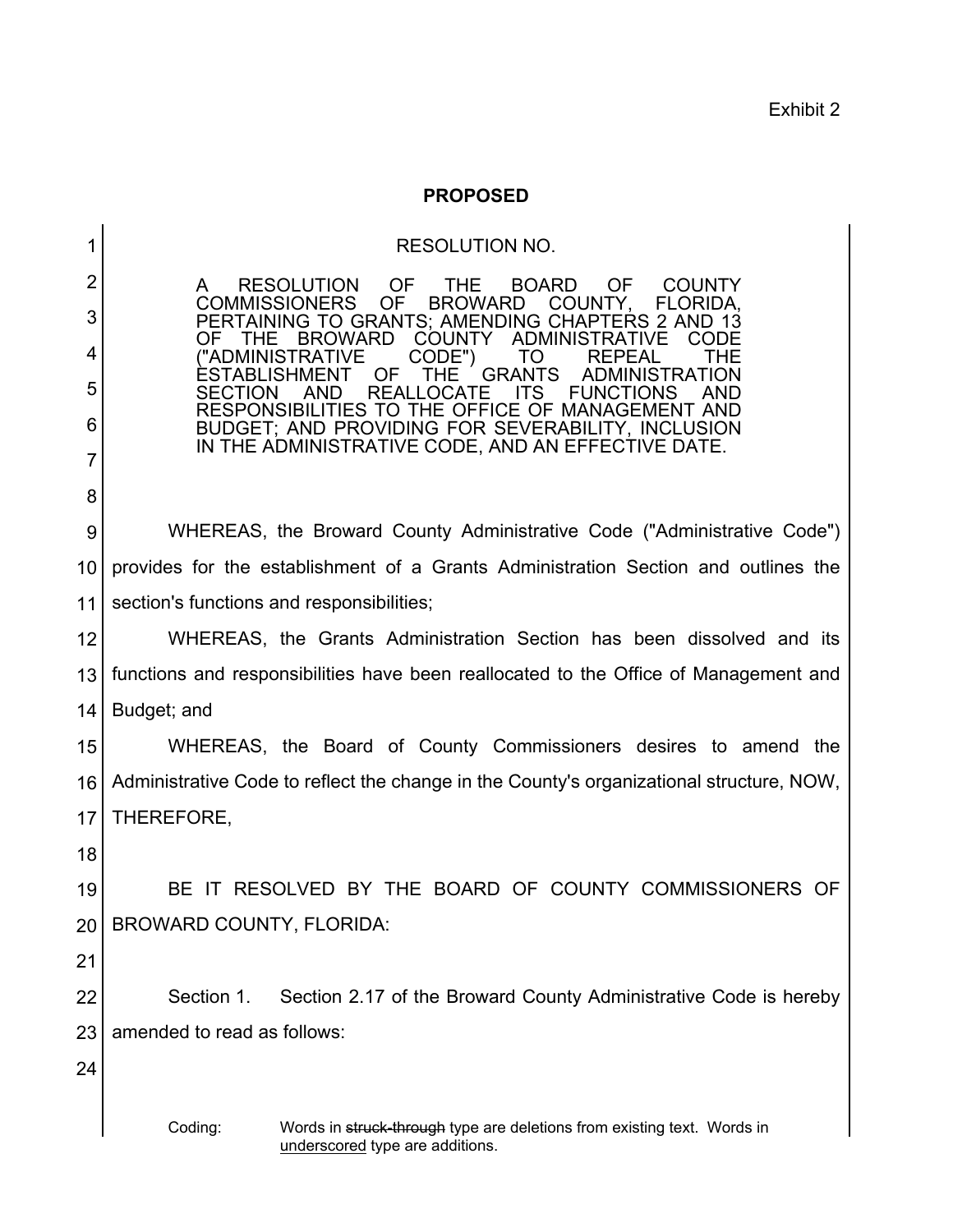| 1  | 2.17. Additional Administrative Agencies; Established.                                  |
|----|-----------------------------------------------------------------------------------------|
| 2  | In addition to the administrative departments and their divisions established           |
| 3  | hereunder, there are hereby established: Office of Management and Budget;               |
| 4  | Intergovernmental Affairs/Boards Section; Professional Standards/Human<br><b>Rights</b> |
| 5  | Section; Grants Administration Section; Office of Economic and Small Business           |
| 6  | Development; Greater Fort Lauderdale Convention and Visitors Bureau; Office of Public   |
| 7  | Communications; Office of Medical Examiner and Trauma Services; Cultural Division;      |
| 8  | Libraries Division; and Parks and Recreation Division; all of which shall be directly   |
| 9  | responsible to the County Administrator.                                                |
| 10 |                                                                                         |
| 11 | The title of Chapter 13, Part I of the Broward County Administrative<br>Section 2.      |
| 12 | Code is hereby amended to read as follows:                                              |
| 13 | <b>Chapter 13</b>                                                                       |
| 14 | ORGANIZATION, OTHER ADMINISTRATIVE AGENCIES                                             |
| 15 |                                                                                         |
| 16 | PART I. PROFESSIONAL STANDARDS/HUMAN RIGHTS SECTION;                                    |
| 17 | INTERGOVERNMENTAL AFFAIRS/BOARDS SECTION; GRANTS                                        |
| 18 | <b>ADMINISTRATION SECTION</b>                                                           |
| 19 |                                                                                         |
| 20 | Sections 13.14 and 13.15 of the Broward County Administrative<br>Section 3.             |
| 21 | Code are hereby repealed in their entirety.                                             |
| 22 |                                                                                         |
| 23 | Section 4.<br>Section 13.51 of the Broward County Administrative Code is hereby         |
| 24 | amended to read as follows:                                                             |
|    |                                                                                         |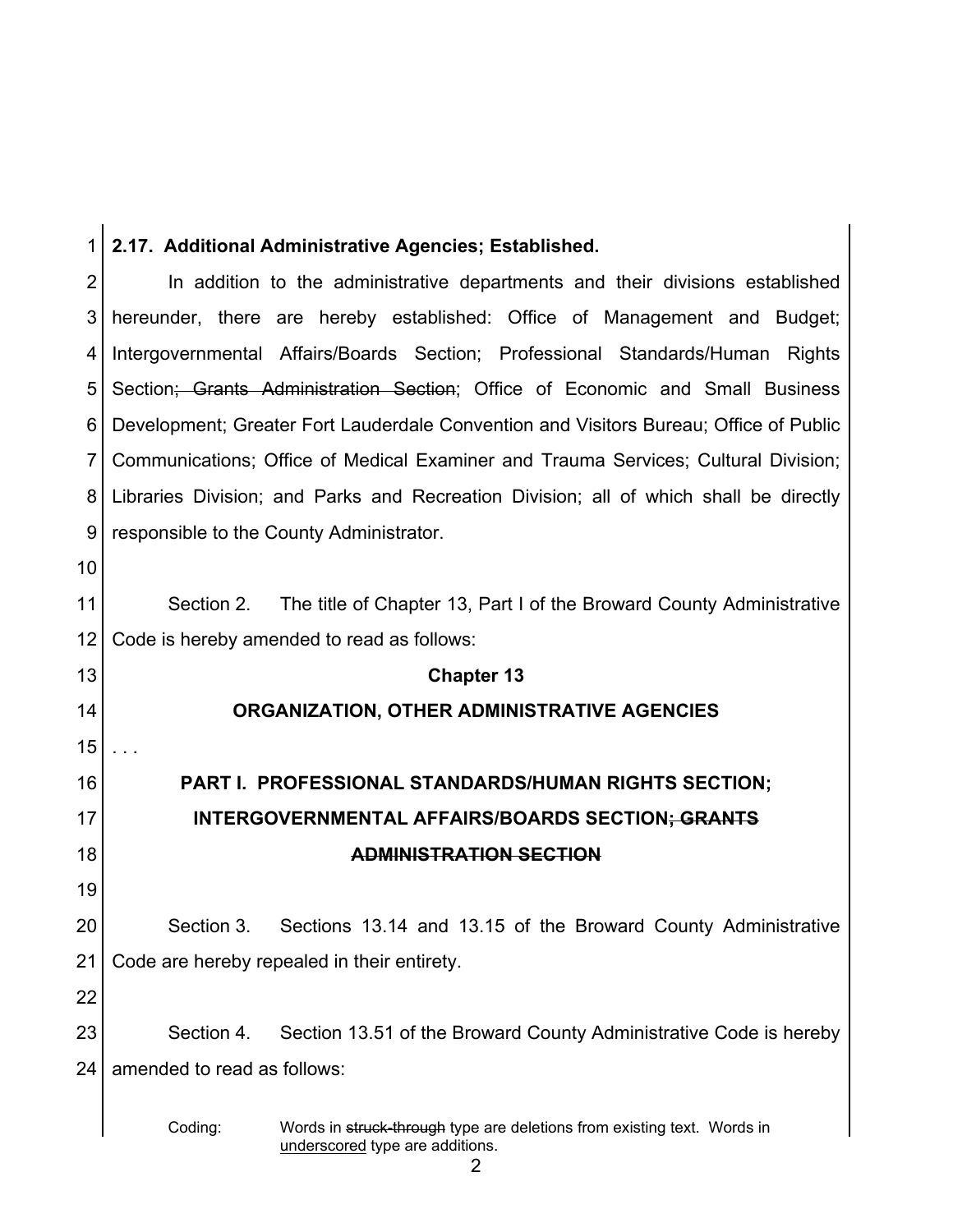1 2 3 4 5 6 7 8 9 10 11 12 13 14 15 16 17 18 19 20 21 22 23 24 Coding: Words in struck-through type are deletions from existing text. Words in underscored type are additions. **13.51. Functions; Responsibilities.** The Office of Management and Budget shall: . . . n. Provide grant application development assistance to Broward County agencies, coordinate execution of grant agreements by the County Administrator during the Board's summer recess, and prepare any necessary County Commission agenda items for grant agreements signed during the summer recess. o. Facilitate grants received by Broward County that are subawarded to other local government entities, including Department of Justice grants that are subawarded to the Broward Sheriff's Office, to the extent required by the funding agency. Section 5. Severability. If any portion of this Administrative Code Resolution is determined by any court to be invalid, the invalid portion will be stricken, and such striking will not affect the validity of the remainder of this Administrative Code Resolution. If any court determines that this Administrative Code Resolution, in whole or in part, cannot be legally applied to any individual, group, entity, property, or circumstance, such determination will not affect the applicability of this Administrative Code Resolution to any other individual, group, entity, property, or circumstance. Section 6. Inclusion in the Broward County Administrative Code. It is the intention of the Board of County Commissioners that the provisions of this Administrative Code Resolution become part of the Broward County Administrative Code as of the effective date. The sections of this Administrative Code Resolution may be